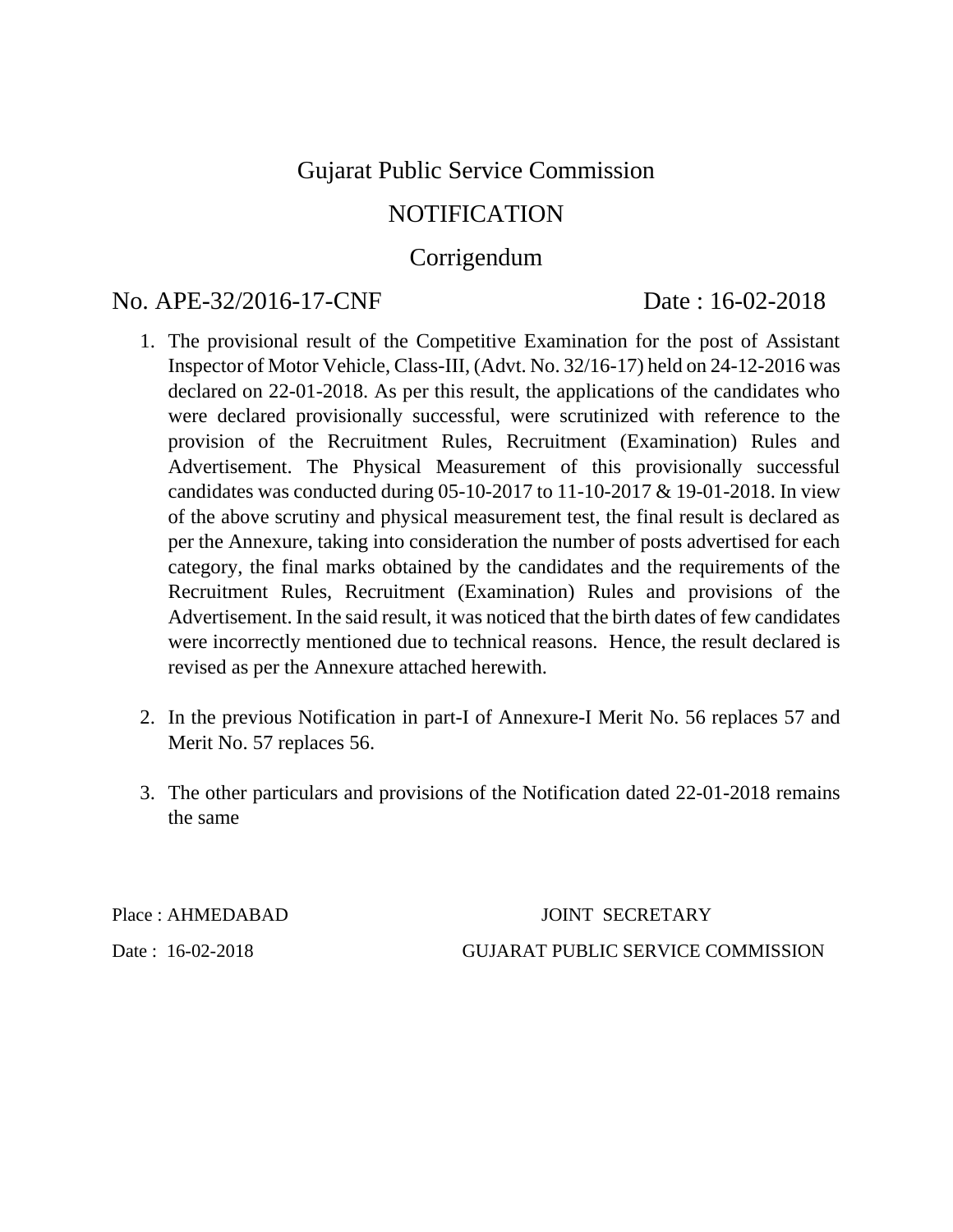### **ANNEXURE - I**

### **Part-I :- List of Successful Candidates for recommendation for appointment to the Government.**

(The following candidates are declared as successful in the result of Assistant Inspector of Motor Vehicle, Class-III (Advertisement No. 32/2016-17), Competitive Examination held on 24 December, 2016

| Oualifying Standards (Cut off Marks) :- |              |       |
|-----------------------------------------|--------------|-------|
| 1) General                              | 204.91       | Marks |
| 2) General (Female)                     | 189.57       | Marks |
| 3) S&EBC                                | 193.96 Marks |       |
| 4) S.C.                                 | 187.62 Marks |       |
| $5)$ S.T.                               | 157.73       | Marks |
|                                         |              |       |

| Merit<br>No.   | Roll No   | Subject    | <b>Candidate's Name</b>            | <b>Birth Date</b>  | Category    | M/F | PH/<br>Widow/<br>Ex-ser<br><b>Status</b> | <b>Sports</b>  | <b>Scaled</b><br>Mark<br>$((A+B))$<br>$M = 65$ | Marks<br>Obt.<br>(C) | <b>Total</b><br>Marks | <b>Sports</b><br><b>Bonus</b><br>Marks | Final<br>Marks | <b>Treated as</b> | Remarks       |
|----------------|-----------|------------|------------------------------------|--------------------|-------------|-----|------------------------------------------|----------------|------------------------------------------------|----------------------|-----------------------|----------------------------------------|----------------|-------------------|---------------|
|                | 101003591 | Mechanical | VIJAYKUMAR ABHERAJBHAI CHAUDHARY   | 10-02-1994 SEBC    |             | M   | N <sub>O</sub>                           | N <sub>O</sub> | 187.12                                         | 43.10                | 230.22                | 0.00                                   | 230.22         | GEN-1             | MRC-1         |
| 2              | 101004809 | Mechanical | ROHITKUMAR PANCHABHAI PRAJAPATI    | 23-08-1991         | <b>SEBC</b> | M   | N <sub>O</sub>                           | N <sub>O</sub> | 186.54                                         | 39.90                | 226.44                | 0.00                                   | 226.44         | $GEN-2$           | MRC-2         |
| 3              | 102016546 | Mechanical | CHETANKUMAR LAKSHMANBHAI CHAUDHARY | 28-04-1991         | <b>SEBC</b> | M   | N <sub>O</sub>                           | N <sub>O</sub> | 180.99                                         | 45.10                | 226.09                | 0.00                                   | 226.09         | GEN-3             | MRC-3         |
| $\overline{4}$ | 101002737 | Mechanical | SATYAJEETSINH KRISHNASINH ZALA     | 20-04-1990 General |             | M   | N <sub>O</sub>                           | N <sub>O</sub> | 180.02                                         | 44.10                | 224.12                | 0.00                                   | 224.12         | GEN-4             |               |
| 5              | 102012115 | Mechanical | ANJALKUMAR RAMANLAL PATEL          | 17-09-1992         | General     | M   | N <sub>O</sub>                           | N <sub>O</sub> | 181.97                                         | 42.10                | 224.07                | 0.00                                   | 224.07         | GEN-5             |               |
| 6              | 102024591 | Automobile | RAHULKUMAR ARVINDBHAI GOYANI       | 18-08-1995 General |             | M   | N <sub>O</sub>                           | N <sub>O</sub> | 190.15                                         | 33.40                | 223.55                | 0.00                                   | 223.55         | GEN-6             |               |
| $\overline{7}$ | 101000540 | Mechanical | PARTHIVKUMAR JAYANTILAL PAN        | 07-11-1989         | General     | M   | N <sub>O</sub>                           | N <sub>O</sub> | 187.71                                         | 35.70                | 223.41                | 0.00                                   | 223.41         | GEN-7             |               |
| 8              | 101005152 | Mechanical | <b>JIGAR KANUBHAI PATEL</b>        | 20-11-1993         | General     | M   | N <sub>O</sub>                           | N <sub>O</sub> | 176.52                                         | 46.70                | 223.22                | 0.00                                   | 223.22         | GEN-8             |               |
| 9              | 101010147 | Mechanical | <b>AMUL CHEHORBHAI DESAI</b>       | 27-01-1994 SEBC    |             | M   | N <sub>O</sub>                           | N <sub>O</sub> | 180.51                                         | 42.50                | 223.01                | 0.00                                   | 223.01         | GEN-9             | MRC-4         |
| 10             | 101006902 | Mechanical | DIVYESHKUMAR PARESHBHAI PATEL      | 31-07-1994 General |             | M   | N <sub>O</sub>                           | N <sub>O</sub> | 183.67                                         | 38.60                | 222.27                | 0.00                                   | 222.27         | $GEN-10$          |               |
| 11             | 102023654 | Automobile | MAYURDHWAJ MEGHARAJBHAI CHAUDHARI  | 09-12-1987         | <b>SEBC</b> | M   | N <sub>O</sub>                           | N <sub>O</sub> | 187.56                                         | 33.90                | 221.46                | 0.00                                   | 221.46         | <b>GEN-11</b>     | MRC-5         |
| 12             | 101009252 | Mechanical | PARTHKUMAR PRAKASHBHAI PATEL       | 25-11-1993         | General     | M   | N <sub>O</sub>                           | N <sub>O</sub> | 183.91                                         | 36.90                | 220.81                | 0.00                                   | 220.81         | <b>GEN-12</b>     |               |
| 13             | 102011697 | Mechanical | GAJABHAI SAVJIBHAI MALI            | 01-06-1988 SEBC    |             | M   | N <sub>O</sub>                           | N <sub>O</sub> | 180.07                                         | 40.50                | 220.57                | 0.00                                   | 220.57         | <b>GEN-13</b>     | MRC-6         |
| 14             | 102013063 | Mechanical | ANKITKUMAR NARENDRABHAI PANCHAL    | 16-04-1991 SEBC    |             | M   | N <sub>0</sub>                           | N <sub>O</sub> | 180.65                                         | 39.90                | 220.55                | 0.00                                   | 220.55         | $GEN-14$          | MRC-7         |
| 15             | 101002331 | Mechanical | CHINTAN AMRUTLAL PATEL             | 11-08-1990         | General     | M   | N <sub>O</sub>                           | N <sub>0</sub> | 177.59                                         | 42.50                | 220.09                | 0.00                                   | 220.09         | <b>GEN-15</b>     |               |
| 16             | 101005029 | Mechanical | PRAMODKUMAR RUPASHIBHAI CHAUDHARI  | 05-06-1993 SEBC    |             | M   | N <sub>O</sub>                           | N <sub>O</sub> | 178.95                                         | 40.40                | 219.35                | 0.00                                   | 219.35         | $GEN-16$          | MRC-8         |
| 17             | 101000844 | Mechanical | MEHUL ATULCHANDRA RAVAL            | 23-10-1992         | General     | M   | N <sub>0</sub>                           | N <sub>O</sub> | 180.07                                         | 39.20                | 219.27                | 0.00                                   | 219.27         | $GEN-17$          |               |
| 18             | 101005690 | Mechanical | KAUSHIKKUMAR BABULAL PATEL         | 10-02-1988 General |             | M   | N <sub>O</sub>                           | N <sub>O</sub> | 175.65                                         | 42.80                | 218.45                | 0.00                                   | 218.45         | <b>GEN-18</b>     |               |
| 19             | 101002371 | Mechanical | NIKUNJ KANTIGIRI GOSWAMI           | 14-09-1991         | <b>SEBC</b> | M   | N <sub>O</sub>                           | N <sub>O</sub> | 173.60                                         | 44.80                | 218.40                | 0.00                                   | 218.40         | <b>GEN-19</b>     | MRC-9         |
| 20             | 101003389 | Mechanical | AFZAL ADAMBHAI BHADULA             | 28-07-1993         | <b>SEBC</b> | M   | N <sub>O</sub>                           | N <sub>O</sub> | 177.30                                         | 41.10                | 218.40                | 0.00                                   | 218.40         | <b>GEN-20</b>     | <b>MRC-10</b> |
| 21             | 102023968 | Automobile | <b>IITENDRAKUMAR MOTIJI THAKOR</b> | 30-10-1992 SEBC    |             | M   | N <sub>O</sub>                           | N <sub>0</sub> | 178.33                                         | 39.60                | 217.93                | 0.00                                   | 217.93         | $GEN-21$          | <b>MRC-11</b> |
| 22             | 101000342 | Mechanical | NIKUNJKUMAR HARESHBHAI GAJERA      | 23-07-1991         | General     | M   | N <sub>0</sub>                           | N <sub>O</sub> | 179.24                                         | 37.90                | 217.14                | 0.00                                   | 217.14         | <b>GEN-22</b>     |               |
| 23             | 102022794 | Automobile | ASHISH GHELABHAI DODEEYA           | 27-09-1991         | <b>SEBC</b> | M   | N <sub>O</sub>                           | N <sub>O</sub> | 170.66                                         | 45.40                | 216.06                | 0.00                                   | 216.06         | <b>GEN-23</b>     | <b>MRC-12</b> |
| 24             | 101007458 | Mechanical | HARDIKKUMAR DEVRAIBHAI CHAUDHARI   | 10-08-1991 SEBC    |             | M   | N <sub>O</sub>                           | N <sub>O</sub> | 181.77                                         | 34.20                | 215.97                | 0.00                                   | 215.97         | $GEN-24$          | MRC-13        |
| 25             | 102017612 | Mechanical | PARESHKUMAR MANSUKHBHAI PANSURIYA  | 08-08-1986 General |             | M   | N <sub>O</sub>                           | N <sub>O</sub> | 175.06                                         | 40.50                | 215.56                | 0.00                                   | 215.56         | $GEN-25$          |               |
| 26             | 102017984 | Mechanical | DHAVAL CHIMANBHAI PATEL            | 04-02-1992 General |             | M   | N <sub>O</sub>                           | N <sub>O</sub> | 174.43                                         | 40.90                | 215.33                | 0.00                                   | 215.33         | <b>GEN-26</b>     |               |
| 27             | 101002931 | Mechanical | NEHALKUMAR SHANKARLAL SUTHAR       | 23-10-1990         | <b>SEBC</b> | M   | N <sub>O</sub>                           | N <sub>0</sub> | 176.67                                         | 38.60                | 215.27                | 0.00                                   | 215.27         | <b>GEN-27</b>     | MRC-14        |
| 28             | 101005506 | Mechanical | JAYKUMAR KAMLESHBHAI PATEL         | 14-12-1992         | General     | M   | N <sub>O</sub>                           | N <sub>O</sub> | 177.49                                         | 37.20                | 214.69                | 0.00                                   | 214.69         | <b>GEN-28</b>     |               |
| 29             | 102018535 | Mechanical | MANTHAN CHANDARAKANTBHAI RAVAL     | 08-12-1990         | General     | M   | N <sub>O</sub>                           | N <sub>O</sub> | 174.87                                         | 39.50                | 214.37                | 0.00                                   | 214.37         | $GEN-29$          |               |
| 30             | 102022585 | Automobile | SOHAM PRAKASHBHAI RAVAL            | 21-07-1993         | General     | M   | N()                                      | N <sub>O</sub> | 188.71                                         | 25.30                | 214.01                | 0.00                                   | 214.01         | <b>GEN-30</b>     |               |
| 31             | 102021137 | Automobile | KISHANDAN BHAGVANDAN GADHAVI       | 05-06-1993         | General     | M   | N <sub>O</sub>                           | N <sub>O</sub> | 173.08                                         | 40.90                | 213.98                | 0.00                                   | 213.98         | GEN-31            |               |
| 32             | 102023944 | Automobile | AFZAL IKBALBHAI PARMAR             | 19-05-1991 SEBC    |             | M   | N <sub>O</sub>                           | N <sub>O</sub> | 171.12                                         | 42.80                | 213.92                | 0.00                                   | 213.92         | <b>GEN-32</b>     | <b>MRC-15</b> |
| 33             | 102023735 | Automobile | RUKESHKUMAR NARENDRABHAI THUMAR    | 02-10-1989 General |             | M   | N <sub>O</sub>                           | N <sub>O</sub> | 170.08                                         | 43.50                | 213.58                | 0.00                                   | 213.58         | <b>GEN-33</b>     |               |
| 34             | 101001183 | Mechanical | AVIN SURESHBHAI GHODASARA          | 18-02-1994 General |             | M   | N <sub>O</sub>                           | N <sub>O</sub> | 174.28                                         | 39.20                | 213.48                | 0.00                                   | 213.48         | <b>GEN-34</b>     |               |
| 35             | 102021538 | Automobile | PRITESHKUMAR BHAGVANBHAI KEVADIYA  | 23-05-1987         | General     | M   | N <sub>O</sub>                           | N <sub>O</sub> | 176.60                                         | 36.80                | 213.40                | 0.00                                   | 213.40         | <b>GEN-35</b>     |               |
| 36             | 102017781 | Mechanical | OMKARSINH HARVIJAYSINH ZALA        | 05-06-1994         | General     | M   | N <sub>O</sub>                           | N <sub>O</sub> | 169.13                                         | 44.10                | 213.23                | 0.00                                   | 213.23         | <b>GEN-36</b>     |               |
| 37             | 101008569 | Mechanical | MAULIKKUMAR DASHARATHBHAI PATEL    | 10-02-1995         | General     | M   | N <sub>O</sub>                           | N <sub>O</sub> | 170.73                                         | 42.40                | 213.13                | 0.00                                   | 213.13         | <b>GEN-37</b>     |               |
| 38             | 101003715 | Mechanical | PIYUSH BHIMJIBHAI SAVALIYA         | 18-03-1992 General |             | M   | N <sub>O</sub>                           | N <sub>O</sub> | 176.96                                         | 35.90                | 212.86                | 0.00                                   | 212.86         | <b>GEN-38</b>     |               |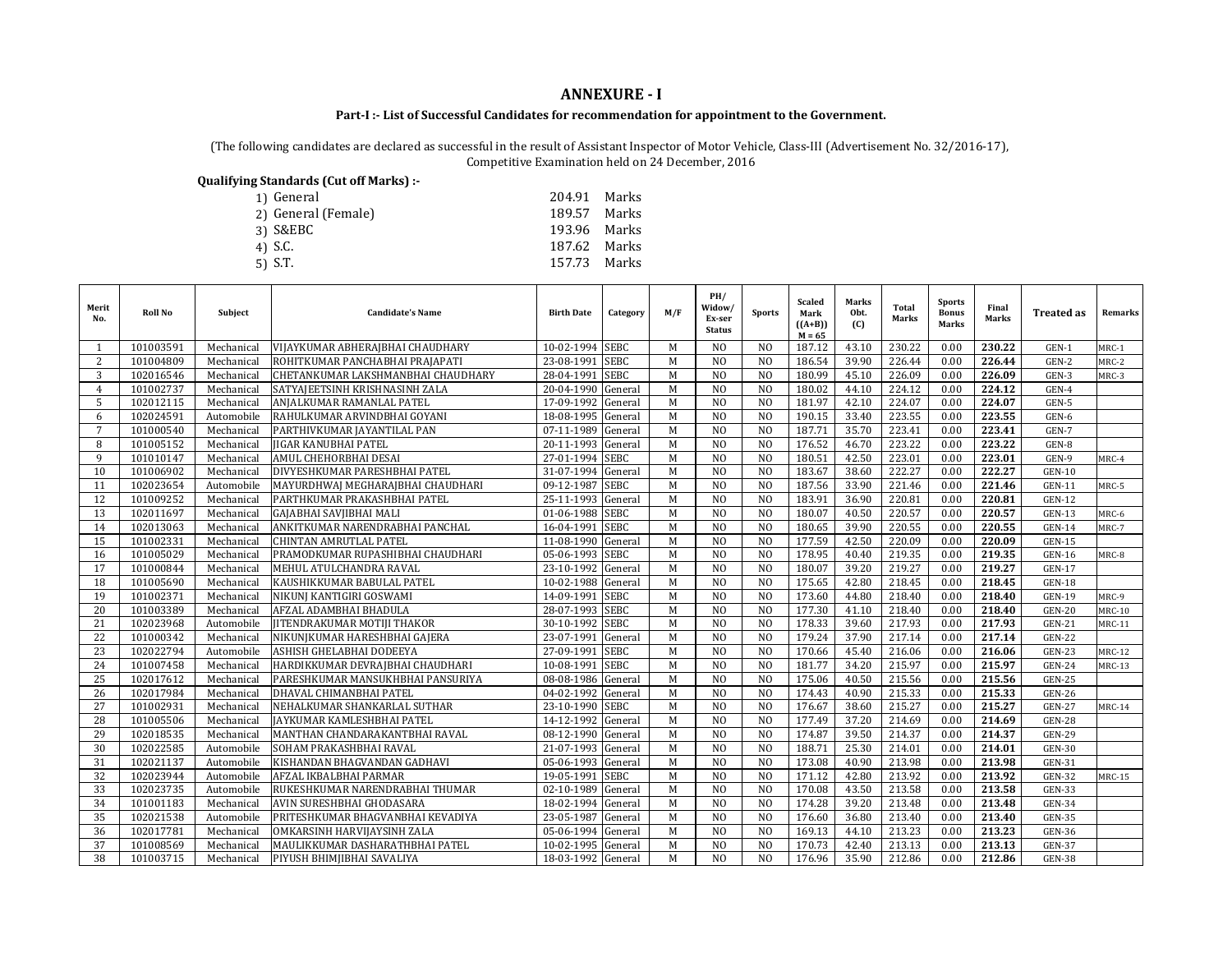| 39       | 101010143              | Mechanical | BHAVIK RAMESHBHAI MUNGALPARA           | 11-01-1994 General | M           | N <sub>O</sub> | N <sub>O</sub> | 170.98 | 41.80 | 212.78 | 0.00 | 212.78 | <b>GEN-39</b>       |               |
|----------|------------------------|------------|----------------------------------------|--------------------|-------------|----------------|----------------|--------|-------|--------|------|--------|---------------------|---------------|
| 40       | 102024618              | Automobile | HARDEEKKUMAR RAJESHBHAI MULANI         | 28-07-1995 General | M           | N <sub>O</sub> | N <sub>O</sub> | 172.39 | 40.20 | 212.59 | 0.00 | 212.59 | <b>GEN-40</b>       |               |
| 41       | 101000744              | Mechanical | RAKSHIT MAGAN BHAI VANPARIYA           | 22-08-1993 General | M           | N <sub>O</sub> | N <sub>O</sub> | 174.24 | 38.30 | 212.54 | 0.00 | 212.54 | <b>GEN-41</b>       |               |
| 42       | 102021331              | Automobile | SAGARKUMAR RAMESHBHAI VYAS             | 31-08-1993 General | $\mathbf M$ | N <sub>O</sub> | N <sub>O</sub> | 179.31 | 33.20 | 212.51 | 0.00 | 212.51 | <b>GEN-42</b>       |               |
| 43       | 101006931              | Mechanical | PRASHANT NILESHBHAI MANGUKIYA          | 25-08-1993 General | M           | N <sub>O</sub> | N <sub>O</sub> | 172.00 | 40.50 | 212.50 | 0.00 | 212.50 | <b>GEN-43</b>       |               |
| 44       | 102017907              | Mechanical | HAPPYKUMAR JAYANTIBHAI PATEL           | 01-04-1993 General | M           | N <sub>O</sub> | N <sub>O</sub> | 169.27 | 42.80 | 212.07 | 0.00 | 212.07 | <b>GEN-44</b>       |               |
| 45       | 102020652              | Mechanical | AKSHAY DILIPBHAI THAKKAR               | 06-04-1992 General | $\mathbf M$ | N <sub>O</sub> | N <sub>O</sub> | 176.28 | 35.70 | 211.98 | 0.00 | 211.98 | <b>GEN-45</b>       |               |
|          |                        |            |                                        |                    |             | N <sub>O</sub> |                |        |       | 211.39 |      |        |                     |               |
| 46       | 101004286              | Mechanical | JIGNESHKUMAR VALJIBHAI BHADANI         | 26-04-1992 General | $\mathbf M$ |                | N <sub>O</sub> | 170.59 | 40.80 |        | 0.00 | 211.39 | <b>GEN-46</b>       |               |
| 47       | 102023777              | Automobile | DIPESHKUMAR KANUBHAI RADADIYA          | 20-05-1992 General | M           | N <sub>O</sub> | N <sub>O</sub> | 172.22 | 39.10 | 211.32 | 0.00 | 211.32 | <b>GEN-47</b>       |               |
| 48       | 102019497              | Mechanical | SATYAJEETSINH DASHARATHSINH SARAVAIYA  | 02-06-1994 General | M           | N <sub>O</sub> | N <sub>O</sub> | 176.33 | 34.70 | 211.03 | 0.00 | 211.03 | <b>GEN-48</b>       |               |
| 49       | 101009543              | Mechanical | <b>JINAV MAHESHBHAI GOSWAMI</b>        | 10-12-1991 SEBC    | $\mathbf M$ | N <sub>O</sub> | N <sub>O</sub> | 174.96 | 35.90 | 210.86 | 0.00 | 210.86 | <b>GEN-49</b>       | <b>MRC-16</b> |
| 50       | 102012793              | Mechanical | RAJESHBHAI JAYANTIBHAI CHAUDHARI       | 16-04-1991 SEBC    | M           | N <sub>O</sub> | N <sub>O</sub> | 172.34 | 38.40 | 210.74 | 0.00 | 210.74 | <b>GEN-50</b>       | <b>MRC-17</b> |
| 51       | 101006790              | Mechanical | GYANDIPSINH MAHENDRASINH ZALA          | 04-10-1990 General | M           | N <sub>O</sub> | N <sub>O</sub> | 168.69 | 41.80 | 210.49 | 0.00 | 210.49 | <b>GEN-51</b>       |               |
| 52       | 101007677              | Mechanical | VISHALKUMAR NAROTTAMBHAI PATEL         | 07-04-1992 General | $\mathbf M$ | N <sub>O</sub> | N <sub>O</sub> | 175.45 | 34.90 | 210.35 | 0.00 | 210.35 | <b>GEN-52</b>       |               |
| 53       | 101007591              | Mechanical | <b>BRIJESH NANALAL CHAUHAN</b>         | 21-12-1991 SEBC    | M           | N <sub>O</sub> | N <sub>O</sub> | 167.86 | 42.40 | 210.26 | 0.00 | 210.26 | <b>GEN-53</b>       | <b>MRC-18</b> |
| 54       | 102020767              | Mechanical | <b>UMESH TIDABHAI RATHOD</b>           | 25-01-1991 SEBC    | M           | N <sub>O</sub> | N <sub>O</sub> | 177.83 | 32.40 | 210.23 | 0.00 | 210.23 | <b>GEN-54</b>       | <b>MRC-19</b> |
| 55       | 101003861              | Mechanical | ALKESHKUMAR RANCHHODBHAI CHAUDHARI     | 24-06-1992 SEBC    | M           | N <sub>O</sub> | N <sub>O</sub> | 168.55 | 41.50 | 210.05 | 0.00 | 210.05 | <b>GEN-55</b>       | <b>MRC-20</b> |
| 56       | 102015365              | Mechanical | NARESHKUMAR FALAJIBHAI CHAUDHARY       | 30-11-1987 SEBC    | M           | N <sub>O</sub> | N <sub>O</sub> | 170.44 | 39.50 | 209.94 | 0.00 | 209.94 | <b>GEN-56</b>       | <b>MRC-21</b> |
| 57       | 102013957              | Mechanical | HARSH PANKAJBHAI PANDYA                | 24-06-1990 General | M           | N <sub>O</sub> | N <sub>O</sub> | 172.14 | 37.80 | 209.94 | 0.00 | 209.94 | <b>GEN-57</b>       |               |
| 58       | 102023861              | Automobile | VISHAL BHARATBHAI KHIMSURIYA           | 15-07-1993 SC      | M           | N <sub>O</sub> | N <sub>O</sub> | 182.02 | 27.70 | 209.72 | 0.00 | 209.72 | <b>GEN-58</b>       | <b>MRC-22</b> |
| 59       | 101008367              | Mechanical | ASHWIN RAMESHBHAI PATEL                | 27-04-1990 General | M           | N <sub>O</sub> | N <sub>O</sub> | 169.37 | 40.20 | 209.57 | 0.00 | 209.57 | <b>GEN-59</b>       |               |
| 60       | 102016758              | Mechanical | KARTIKKUMAR BABABHAI PATEL             | 06-08-1993 General | M           | N <sub>O</sub> | N <sub>O</sub> | 168.55 | 40.90 | 209.45 | 0.00 | 209.45 | $GEN-F-(M)-2$       |               |
| 61       | 102015500              | Mechanical | MANOJ NATHALAL THUMAR                  | 02-03-1988 General | $\mathbf M$ | N <sub>0</sub> | N <sub>O</sub> | 168.64 | 40.80 | 209.44 | 0.00 | 209.44 | $GEN-F-(M)-3$       |               |
| 62       | 102010810              | Mechanical | NIKUNI GIRISHBHAI SENJALIYA            | 07-02-1991 General | M           | N <sub>O</sub> | N <sub>O</sub> | 173.12 | 36.30 | 209.42 | 0.00 | 209.42 | $GEN-F-(M)-4$       |               |
| 63       | 102024432              | Automobile | DHARMENDRA BHARATBHAI SOLANKI          | 21-10-1993 SEBC    | M           | N <sub>O</sub> | N <sub>O</sub> | 163.34 | 44.80 | 208.14 | 0.00 | 208.14 | $GEN-F-(M)-5$       | <b>MRC-23</b> |
| 64       | 102011193              | Mechanical | ROHILKUMAR DAHYABHAI PATEL             | 28-03-1994 General | $\mathbf M$ | N <sub>0</sub> | N <sub>O</sub> | 172.58 | 35.50 | 208.08 | 0.00 | 208.08 | $GEN-F-(M)-6$       |               |
| 65       | 102014275              | Mechanical | DIPENKUMAR JAYANTILAL BHADAJA          | 01-11-1990 General | M           | N <sub>O</sub> | N <sub>O</sub> | 177.88 | 29.80 | 207.68 | 0.00 | 207.68 | $GEN-F-(M)-7$       |               |
| 66       | 102023800              | Automobile | PRAGNESHKUMAR BHARATBHAI PATEL         | 24-12-1986 General | M           | N <sub>O</sub> | N <sub>O</sub> | 171.64 | 35.90 | 207.54 | 0.00 | 207.54 | $GEN-F-(M)-8$       |               |
| 67       | 101004136              | Mechanical | SATYAVIJAYSINH BALBHADRASINH CHUDASAMA | 29-09-1993 General | $\mathbf M$ | N <sub>0</sub> | N <sub>O</sub> | 167.57 | 39.80 | 207.37 | 0.00 | 207.37 | $GEN-F-(M)-9$       |               |
|          |                        |            |                                        |                    |             | N <sub>O</sub> |                |        |       |        |      |        |                     |               |
| 68       | 101001045              | Mechanical | <b>HARDIK ASHWIN PATEL</b>             | 27-11-1991 General | M           |                | N <sub>O</sub> | 174.43 | 32.90 | 207.33 | 0.00 | 207.33 | GEN-F-(M)-10        |               |
| 69       | 101007338              | Mechanical | HIMANSHUKUMAR SURESHBHAI PATEL         | 03-10-1991 General | M           | N <sub>O</sub> | N <sub>O</sub> | 169.81 | 37.50 | 207.31 | 0.00 | 207.31 | $GEN-F-(M)-11$      |               |
| 70       | 102015987              | Mechanical | ANKITKUMAR KANTILAL PATEL              | 27-07-1989 General | M           | N <sub>0</sub> | N <sub>O</sub> | 168.06 | 39.10 | 207.16 | 0.00 | 207.16 | GEN-F-(M)-12        |               |
| 71       | 101003121              | Mechanical | CHIRAG GHANSHYAMBHAI DALWADI           | 19-07-1993 SEBC    | M           | N <sub>O</sub> | N <sub>O</sub> | 168.84 | 38.30 | 207.14 | 0.00 | 207.14 | GEN-F-(M)-13 MRC-24 |               |
| 72       | 102022378              | Automobile | DILIP SARMANBHAI BERA                  | 22-11-1991 SEBC    | M           | N <sub>O</sub> | N <sub>O</sub> | 164.03 | 43.10 | 207.13 | 0.00 | 207.13 | $GEN-F-(M)-14$      | <b>MRC-25</b> |
| 73       | 102024081              | Automobile | KRUNAL MAHENDRABHAI AYAR               | 06-02-1992 SC      | M           | N <sub>O</sub> | N <sub>O</sub> | 175.22 | 31.90 | 207.12 | 0.00 | 207.12 | $GEN-F-(M)-15$      | <b>MRC-26</b> |
| 74       | 101003897              | Mechanical | HIMANSHUBHAI MANSUKHBHAI BAMBHANIYA    | 15-07-1994 SEBC    | M           | N <sub>O</sub> | N <sub>O</sub> | 166.50 | 40.50 | 207.00 | 0.00 | 207.00 | GEN-F-(M)-16 MRC-27 |               |
| 75       | 101006968              | Mechanical | TARUNKUMAR MANUBHAI PATEL              | 01-01-1994 General | $\mathbf M$ | N <sub>O</sub> | N <sub>O</sub> | 170.64 | 36.20 | 206.84 | 0.00 | 206.84 | $GEN-F-(M)-17$      |               |
| 76       | 101004261              | Mechanical | SAGARKUMAR CHANDULAL VAGADIYA          | 30-10-1993 SEBC    | M           | N <sub>O</sub> | N <sub>O</sub> | 165.68 | 41.10 | 206.78 | 0.00 | 206.78 | GEN-F-(M)-18 MRC-28 |               |
| 77       | 101008217              | Mechanical | MITULKUMAR KANAIYALAL PANDYA           | 31-10-1994 General | M           | N <sub>O</sub> | N <sub>O</sub> | 170.73 | 36.00 | 206.73 | 0.00 | 206.73 | GEN-F-(M)-19        |               |
| 78       | 102021635              | Automobile | <b>BHAVESH ARJANBHAI SHINGALA</b>      | 01-02-1986 General | $\mathbf M$ | N <sub>O</sub> | N <sub>O</sub> | 175.97 | 30.60 | 206.57 | 0.00 | 206.57 | $GEN-F-(M)-20$      |               |
| 79       | 101006967              | Mechanical | NILESHKUMAR LABHUBHAI BAR              | 29-04-1994 SEBC    | M           | N <sub>O</sub> | N <sub>O</sub> | 170.39 | 36.00 | 206.39 | 0.00 | 206.39 | GEN-F-(M)-21 MRC-29 |               |
| 80       | 101002468              | Mechanical | PARTH BHARATBHAI PATEL                 | 02-11-1994 General | M           | N <sub>O</sub> | N <sub>O</sub> | 163.83 | 42.50 | 206.33 | 0.00 | 206.33 | GEN-F-(M)-22        |               |
| 81       | 102020187              | Mechanical | <b>IIGNESHKUMAR AMRUTLAL PATEL</b>     | 05-07-1993 General | M           | N <sub>O</sub> | N <sub>O</sub> | 172.19 | 33.70 | 205.89 | 0.00 | 205.89 | $GEN-F-(M)-23$      |               |
| 82       | 102017508              | Mechanical | SAURABH RAJENDRA SHARMA                | 15-05-1993 General | M           | N <sub>O</sub> | N <sub>O</sub> | 175.11 | 30.60 | 205.71 | 0.00 | 205.71 | $GEN-F-(M)-24$      |               |
| 83       | 102019506              | Mechanical | JASMINKUMAR SHAILESHBHAI PATEL         | 09-02-1995 General | M           | N <sub>O</sub> | N <sub>O</sub> | 173.02 | 32.60 | 205.62 | 0.00 | 205.62 | GEN-F-(M)-25        |               |
| 84       | 101004378              | Mechanical | YASHKUMAR GIRISHBHAI PATEL             | 10-10-1994 General | M           | N <sub>O</sub> | N <sub>O</sub> | 163.05 | 42.20 | 205.25 | 0.00 | 205.25 | GEN-F-(M)-26        |               |
| 85       | 102021366              | Automobile | HITESHKUMAR VINODKUMAR PANDIT          | 21-10-1989 SEBC    | M           | N <sub>O</sub> | N <sub>O</sub> | 172.85 | 32.30 | 205.15 | 0.00 | 205.15 | GEN-F-(M)-27 MRC-30 |               |
| 86       | 102014600              | Mechanical | SURESHKUMAR SHANKARJI PADHIYAR         | 01-06-1991 SEBC    | M           | N <sub>O</sub> | N <sub>O</sub> | 169.27 | 35.80 | 205.07 | 0.00 | 205.07 | GEN-F-(M)-28 MRC-31 |               |
| 87       | 101006745              | Mechanical | <b>IIGAR DASHRATHBHAI PATEL</b>        | 31-07-1992 General | M           | N <sub>O</sub> | N <sub>O</sub> | 164.41 | 40.50 | 204.91 | 0.00 | 204.91 | GEN-F-(M)-29        |               |
| 88       | 101001416              | Mechanical | SACHINKUMAR DARAGHABHAI CHAUDHARI      | 20-06-1993 SEBC    | M           | N <sub>O</sub> | N <sub>O</sub> | 169.27 | 35.00 | 204.27 | 0.00 | 204.27 | SEBC-1              |               |
| 89       | 101001379              | Mechanical | MAHESH SHRAVANSINH THAKOR              | 15-06-1994 SEBC    | M           | N <sub>O</sub> | N <sub>O</sub> | 166.02 | 38.10 | 204.12 | 0.00 | 204.12 | SEBC-2              |               |
| 90       | 102024357              | Automobile | VISHNUBHAI JAYANTILAL PRAJAPATI        | 07-04-1992 SEBC    | M           | N <sub>O</sub> | N <sub>O</sub> | 169.33 | 34.20 | 203.53 | 0.00 | 203.53 | SEBC-3              |               |
| 91       | 102022734              | Automobile | <b>VIPUL TEJABHAI DESAI</b>            | 27-11-1989 SEBC    | M           | N <sub>O</sub> | N <sub>O</sub> | 171.53 | 31.70 | 203.23 | 0.00 | 203.23 | SEBC-4              |               |
| 92       |                        |            |                                        |                    | M           | N <sub>0</sub> | N <sub>O</sub> |        |       |        | 0.00 |        | SEBC-5              |               |
|          | 102013806              | Mechanical | RAKESHKUMAR LAKSHAMANBHAI CHAUDHARI    | 07-07-1995 SEBC    |             |                |                | 160.33 | 42.80 | 203.13 |      | 203.13 |                     |               |
| 93<br>94 | 101003144<br>101001611 | Mechanical | MANAN TRILOKBHAI MAKWANA               | 18-05-1994 SC      | $\mathbf M$ | N <sub>O</sub> | N <sub>O</sub> | 173.12 | 29.70 | 202.82 | 0.00 | 202.82 | $SC-1$              |               |
|          |                        | Mechanical | DHARMESH BACHUBHAI BALDANIYA           | 01-03-1993 SEBC    | $\mathbf M$ | N <sub>O</sub> | N <sub>O</sub> | 162.66 | 39.90 | 202.56 | 0.00 | 202.56 | SEBC-6              |               |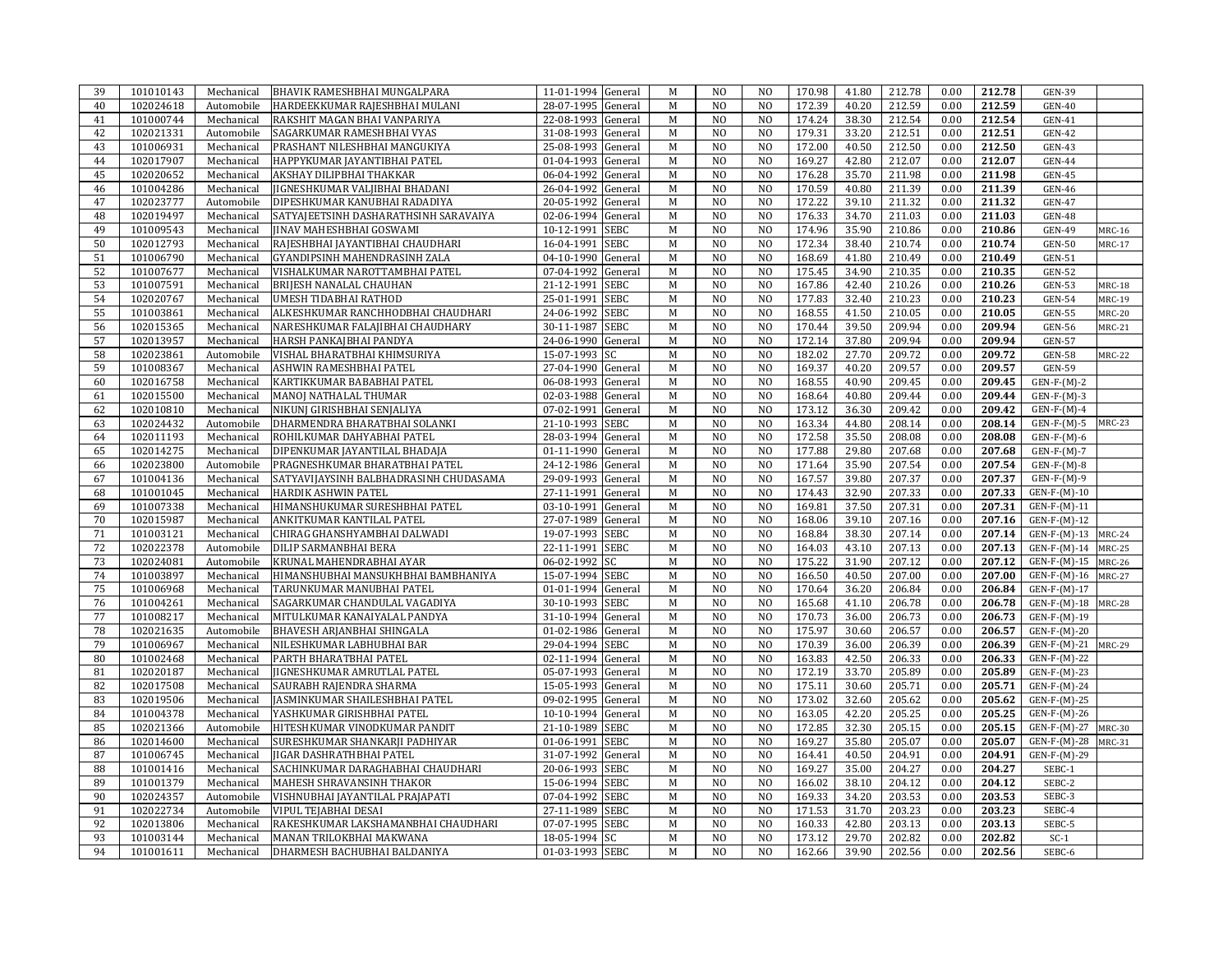| 95  | 102012287 | Mechanical | BHAGIRATHKUMAR DIPSANGBHAI CHAUHAN     | 11-06-1993 SEBC           | M           | N <sub>O</sub> | N <sub>O</sub> | 161.74 | 40.20 | 201.94 | 0.00 | 201.94 | SEBC-7          |
|-----|-----------|------------|----------------------------------------|---------------------------|-------------|----------------|----------------|--------|-------|--------|------|--------|-----------------|
| 96  | 102023139 | Automobile | SMIT PRAMODKUMAR SUTHAR                | 19-01-1991 SEBC           | M           | N <sub>O</sub> | N <sub>O</sub> | 163.68 | 37.90 | 201.58 | 0.00 | 201.58 | SEBC-8          |
| 97  | 102013407 | Mechanical | JATINKUMAR JAGDISHBHAI BAROT           | 17-07-1992 SEBC           | M           | N <sub>O</sub> | N <sub>0</sub> | 167.82 | 33.10 | 200.92 | 0.00 | 200.92 | SEBC-9          |
| 98  | 101009092 | Mechanical | MEHUL CHHOTALAL PAREKH                 | 08-09-1991 SEBC           | M           | N <sub>O</sub> | N <sub>O</sub> | 165.87 | 35.00 | 200.87 | 0.00 | 200.87 | <b>SEBC-10</b>  |
| 99  | 102010608 | Mechanical | DILIPKUMAR JATABHAI VALA               | 03-02-1995 SEBC           | M           | N <sub>O</sub> | N <sub>O</sub> | 162.37 | 38.50 | 200.87 | 0.00 | 200.87 | SEBC-11         |
| 100 | 102023701 | Automobile | ASHISH ATULBHAI DER                    | 05-12-1992 SEBC           | M           | N <sub>O</sub> | N <sub>0</sub> | 164.66 | 36.20 | 200.86 | 0.00 | 200.86 | <b>SEBC-12</b>  |
| 101 | 102013183 | Mechanical | ANKIT HEMRAJBHAI CHAUDHARI             | 16-09-1992<br><b>SEBC</b> | M           | N <sub>O</sub> | N <sub>O</sub> | 164.22 | 36.60 | 200.82 | 0.00 | 200.82 | SEBC-13         |
|     | 101000692 |            |                                        |                           |             | N <sub>O</sub> |                |        |       |        |      |        |                 |
| 102 |           | Mechanical | CHIRAYU YASHWANTRAY CHAUHAN            | 19-01-1994 SEBC           | M           |                | N <sub>O</sub> | 161.40 | 39.20 | 200.60 | 0.00 | 200.60 | SEBC-14         |
| 103 | 102022134 | Automobile | <b>BHARGAV BHOGILAL PARMAR</b>         | 20-05-1992 SEBC           | M           | N <sub>O</sub> | N <sub>O</sub> | 160.05 | 40.50 | 200.55 | 0.00 | 200.55 | SEBC-15         |
| 104 | 101004128 | Mechanical | CHETANKUMAR MANJIBHAI RATHOD           | 26-08-1988 SEBC           | M           | N <sub>O</sub> | N <sub>O</sub> | 154.64 | 45.40 | 200.04 | 0.00 | 200.04 | <b>SEBC-16</b>  |
| 105 | 102017260 | Mechanical | JAYESHKUMAR NANSING PATEL              | 25-09-1993 SEBC           | M           | N <sub>O</sub> | N <sub>O</sub> | 156.68 | 42.70 | 199.38 | 0.00 | 199.38 | <b>SEBC-17</b>  |
| 106 | 102023886 | Automobile | RAVIRAJ RATILAL RATHOD                 | 29-10-1989 SEBC           | M           | N <sub>O</sub> | N <sub>O</sub> | 160.16 | 39.20 | 199.36 | 0.00 | 199.36 | SEBC-18         |
| 107 | 101001153 | Mechanical | KIRITSINH MALUJIBHAI SOLANKI           | 15-07-1995 SEBC           | M           | N <sub>O</sub> | N <sub>O</sub> | 154.00 | 44.80 | 198.80 | 0.00 | 198.80 | SEBC-19         |
| 108 | 102015743 | Mechanical | TAPANKUMAR BHUPENDRABHAI MAKWANA       | 24-05-1994 SC             | $\mathbf M$ | N <sub>O</sub> | N <sub>O</sub> | 160.13 | 38.20 | 198.33 | 0.00 | 198.33 | $SC-2$          |
| 109 | 102015929 | Mechanical | VIJAYKUMAR DALABHAI DORIYA             | 23-06-1991 SC             | M           | N <sub>O</sub> | N <sub>O</sub> | 156.78 | 41.50 | 198.28 | 0.00 | 198.28 | $SC-3$          |
| 110 | 101009040 | Mechanical | KEVALKUMAR BABUBHAI PARMAR             | 17-07-1993<br><b>SC</b>   | M           | N <sub>O</sub> | N <sub>O</sub> | 164.51 | 33.60 | 198.11 | 0.00 | 198.11 | $SC-4$          |
| 111 | 101009660 | Mechanical | DILIP VAGHJIBHAI PATEL                 | 03-10-1982 SEBC           | $\mathbf M$ | N <sub>O</sub> | N <sub>O</sub> | 182.65 | 15.30 | 197.95 | 0.00 | 197.95 | SEBC-20         |
| 112 | 101002336 | Mechanical | NIRAVKUMAR BABULAL BAROT               | 28-08-1990 SEBC           | M           | N <sub>O</sub> | N <sub>O</sub> | 157.07 | 40.80 | 197.87 | 0.00 | 197.87 | SEBC-21         |
| 113 | 102020120 | Mechanical | BHAVESHKUMAR SHIVARAMBHAI CHAUDHARI    | 06-09-1992<br><b>SEBC</b> | M           | N <sub>O</sub> | N <sub>O</sub> | 157.55 | 40.10 | 197.65 | 0.00 | 197.65 | SEBC-22         |
| 114 | 101005680 | Mechanical | PRATIK HASMUKHLAL LUHAR                | 10-04-1990 SEBC           | $\mathbf M$ | N <sub>O</sub> | N <sub>O</sub> | 157.70 | 39.90 | 197.60 | 0.00 | 197.60 | SEBC-23         |
| 115 | 101008588 | Mechanical | ALPESHKUMAR BHAGVANDAS JADAV           | 21-05-1992 SEBC           | M           | N <sub>O</sub> | N <sub>O</sub> | 159.45 | 38.00 | 197.45 | 0.00 | 197.45 | SEBC-24         |
| 116 | 101001494 | Mechanical | MOHAMMAD RAFIK DAWALBHAI VANTIYA       | 14-10-1989 SEBC           | M           | N <sub>O</sub> | N <sub>O</sub> | 161.59 | 35.60 | 197.19 | 0.00 | 197.19 | SEBC-25         |
| 117 | 101007502 | Mechanical | DHAVAL MANGABHAI LADUMOR               | 28-02-1994 SEBC           | ${\bf M}$   | N <sub>O</sub> | N <sub>O</sub> | 166.07 | 30.90 | 196.97 | 0.00 | 196.97 | SEBC-26         |
| 118 | 101004270 | Mechanical | ASHWINBHAI BALDEVBHAI VIRAMGAMI        | 28-11-1993 SEBC           | M           | N <sub>O</sub> | N <sub>O</sub> | 158.92 | 37.90 | 196.82 | 0.00 | 196.82 | $SEBC-F-(M)-1$  |
| 119 | 101001640 | Mechanical | ROHITKUMAR VIRAMBHAI ZALA              | 06-02-1994 SEBC           | M           | N <sub>O</sub> | N <sub>O</sub> | 160.42 | 36.20 | 196.62 | 0.00 | 196.62 | $SEBC-F-(M)-2$  |
| 120 | 101005783 | Mechanical | RONAKKUMAR HASMUKHBHAI VAIDYA          | 08-04-1993 SEBC           | $\mathbf M$ | N <sub>O</sub> | N <sub>O</sub> | 159.60 | 36.90 | 196.50 | 0.00 | 196.50 | $SEBC-F-(M)-3$  |
| 121 | 102014930 | Mechanical | DHIRENKUMAR RAMESHBHAI PRAJAPATI       | 17-08-1990 SEBC           | M           | N <sub>O</sub> | N <sub>O</sub> | 158.67 | 37.20 | 195.87 | 0.00 | 195.87 | $SEBC-F-(M)-4$  |
| 122 | 102017683 | Mechanical | JAYKUMAR GORDHANBHAI CHAVDA            | 14-07-1995 SEBC           | M           | N <sub>O</sub> | N <sub>O</sub> | 161.59 | 34.20 | 195.79 | 0.00 | 195.79 | $SEBC-F-(M)-5$  |
| 123 | 102021271 | Automobile | TARUNKUMAR BALVANTRAI PATEL            | 15-03-1990 SEBC           | M           | N <sub>O</sub> | N <sub>O</sub> | 168.70 | 26.40 | 195.10 | 0.00 |        |                 |
|     |           |            |                                        |                           |             |                |                |        |       |        |      | 195.10 | $SEBC-F-(M)-6$  |
| 124 | 101002825 | Mechanical | NITESHKUMAR RAMESHBHAI CHAUDHARY       | 13-06-1992 SEBC           | M           | N <sub>O</sub> | N <sub>O</sub> | 155.71 | 39.20 | 194.91 | 0.00 | 194.91 | $SEBC-F-(M)-7$  |
| 125 | 101002570 | Mechanical | KETANKUMAR HASMUKHBHAI PATEL           | 23-02-1991 SEBC           | M           | N <sub>O</sub> | N <sub>O</sub> | 155.37 | 39.50 | 194.87 | 0.00 | 194.87 | $SEBC-F-(M)-8$  |
| 126 | 101009223 | Mechanical | KISHAN DINESH NARANIYA                 | 21-03-1994 SEBC           | M           | N <sub>O</sub> | N <sub>O</sub> | 154.64 | 40.20 | 194.84 | 0.00 | 194.84 | $SEBC-F-(M)-9$  |
| 127 | 102012563 | Mechanical | NARESHKUMAR RAMJIBHAI PAVAYA           | 28-09-1987 SEBC           | M           | N <sub>O</sub> | N <sub>O</sub> | 176.91 | 17.70 | 194.61 | 0.00 | 194.61 | SEBC-F-(M)-10   |
| 128 | 101007911 | Mechanical | VISHALKUMAR DHULABHAI PATEL            | 13-08-1993<br><b>SEBC</b> | M           | N <sub>O</sub> | N <sub>O</sub> | 157.41 | 36.90 | 194.31 | 0.00 | 194.31 | $SEBC-F-(M)-11$ |
| 129 | 101006095 | Mechanical | NIRAV BABULAL PRAJAPATI                | 12-12-1993 SEBC           | $\mathbf M$ | N <sub>O</sub> | N <sub>O</sub> | 158.67 | 35.30 | 193.97 | 0.00 | 193.97 | $SEBC-F-(M)-12$ |
| 130 | 102021405 | Automobile | VIJAYRAM BHARATRAM SADHU               | 26-05-1979 SEBC           | M           | N <sub>O</sub> | N <sub>O</sub> | 158.26 | 35.70 | 193.96 | 0.00 | 193.96 | $SEBC-F-(M)-13$ |
| 131 | 101001522 | Mechanical | RONAK ASHWINBHAI VAGHELA               | 18-10-1990 SC             | M           | N <sub>O</sub> | N <sub>O</sub> | 156.24 | 35.60 | 191.84 | 0.00 | 191.84 | $SC-5$          |
| 132 | 102014311 | Mechanical | PIYUSHKUMAR HASMUKHBHAI CHAVDA         | 18-10-1990 SC             | M           | N <sub>O</sub> | N <sub>O</sub> | 167.23 | 24.40 | 191.63 | 0.00 | 191.63 | $SC-6$          |
| 133 | 101006786 | Mechanical | KALPESH VINODBHAI CHAVDA               | 03-11-1985 SC             | M           | N <sub>O</sub> | N <sub>O</sub> | 163.10 | 27.60 | 190.70 | 0.00 | 190.70 | $SC-7$          |
| 134 | 102016640 | Mechanical | <b>BHISHMKUMAR DHARMESHBHAI VADHEL</b> | 07-08-1987 SC             | M           | N <sub>O</sub> | N <sub>O</sub> | 156.63 | 33.60 | 190.23 | 0.00 | 190.23 | $SC-F-(M)-1$    |
| 135 | 101005233 | Mechanical | PALAKBEN JIVABHAI PATEL                | 22-01-1992 General        | $\rm F$     | N <sub>O</sub> | N <sub>O</sub> | 149.97 | 39.60 | 189.57 | 0.00 | 189.57 | $GEN-F-1$       |
| 136 | 101002189 | Mechanical | PARTH MAHENDRAKUMAR SOLANKI            | 14-01-1993 SC             | M           | $\overline{N}$ | <b>YES</b>     | 140.14 | 40.20 | 180.34 | 9.02 | 189.36 | $SC-F-(M)-2$    |
| 137 | 102011429 | Mechanical | <b>JITENDRA MUKESHBHAI VAGHELA</b>     | 07-01-1992 SC             | M           | N <sub>O</sub> | N <sub>O</sub> | 157.07 | 31.60 | 188.67 | 0.00 | 188.67 | $SC-F-(M)-3$    |
| 138 | 101003030 | Mechanical | <b>HARSHUL DINESHBHAI SOSA</b>         | 16-11-1992 SC             | M           | N <sub>O</sub> | N <sub>O</sub> | 148.22 | 39.40 | 187.62 | 0.00 | 187.62 | $SC-F-(M)-4$    |
| 139 | 102011274 | Mechanical | SANJAYBHAI ABHESINGBHAI RATHVA         | 03-01-1991 ST             | M           | N <sub>O</sub> | N <sub>O</sub> | 155.41 | 30.70 | 186.11 | 0.00 | 186.11 | $ST-1$          |
| 140 | 101002452 | Mechanical | RAHULKUMAR JAMUBHAI CHAUDHARI          | 11-07-1993 ST             | M           | N <sub>O</sub> | N <sub>O</sub> | 147.24 | 34.90 | 182.14 | 0.00 | 182.14 | $ST-2$          |
| 141 | 102021987 | Automobile | BHAVESHKUMAR SUMANBHAI PATEL           | 12-11-1991 ST             | M           | N <sub>O</sub> | N <sub>O</sub> | 142.28 | 37.10 | 179.38 | 0.00 | 179.38 | $ST-3$          |
| 142 | 101001548 | Mechanical | KALPESBHAI NANJIBHAI MALIVAD           | 04-04-1993 ST             | M           | $\overline{N}$ | N <sub>O</sub> | 151.23 | 26.60 | 177.83 | 0.00 | 177.83 | $ST-4$          |
| 143 | 102023676 | Automobile | BHARGAVKUMAR NARESHKUMAR PATEL         | 26-03-1992 ST             | M           | N <sub>O</sub> | N <sub>O</sub> | 138.82 | 36.90 | 175.72 | 0.00 | 175.72 | $ST-5$          |
| 144 | 101002660 | Mechanical | RAJU SAJANBHAI HUN                     | 09-10-1992 ST             | M           | N <sub>O</sub> | N <sub>O</sub> | 135.87 | 39.60 | 175.47 | 0.00 | 175.47 | $ST-6$          |
| 145 | 101001690 | Mechanical | DHAVAL BIJALBHAI DHRANGIYA             | 25-11-1995 ST             | M           | N <sub>O</sub> | N <sub>O</sub> | 139.76 | 34.60 | 174.36 | 0.00 | 174.36 | $ST-7$          |
| 146 | 102018876 | Mechanical | KRUNALKUMAR LAXMANBHAI BARA            | 16-06-1988 ST             | M           | N <sub>O</sub> | N <sub>O</sub> | 141.90 | 32.40 | 174.30 | 0.00 | 174.30 | $ST-8$          |
| 147 | 101005878 | Mechanical | DHARMESH BHIKHUBHAI GARCHAR            | 07-02-1994 ST             | M           | N <sub>O</sub> | N <sub>O</sub> | 139.27 | 34.80 | 174.07 | 0.00 | 174.07 | $ST-9$          |
|     | 101001403 |            | TEJASKUMAR CHAUDHARI                   | 10-10-1992 ST             | M           | N <sub>O</sub> | N <sub>O</sub> | 144.86 | 28.30 | 173.16 | 0.00 | 173.16 | $ST-10$         |
| 148 |           | Mechanical |                                        |                           |             |                |                |        |       |        |      |        |                 |
| 149 | 101003696 | Mechanical | DIPESHKUMAR RANABHAI CHAUDHARI         | 26-01-1985 ST             | M           | N <sub>O</sub> | N <sub>O</sub> | 145.30 | 25.80 | 171.10 | 0.00 | 171.10 | $ST-11$         |
| 150 | 101002102 | Mechanical | SANKALPKUMAR BHARATBHAI VASAVA         | 19-07-1992 ST             | M           | N <sub>0</sub> | N <sub>O</sub> | 135.72 | 32.00 | 167.72 | 0.00 | 167.72 | $ST-12$         |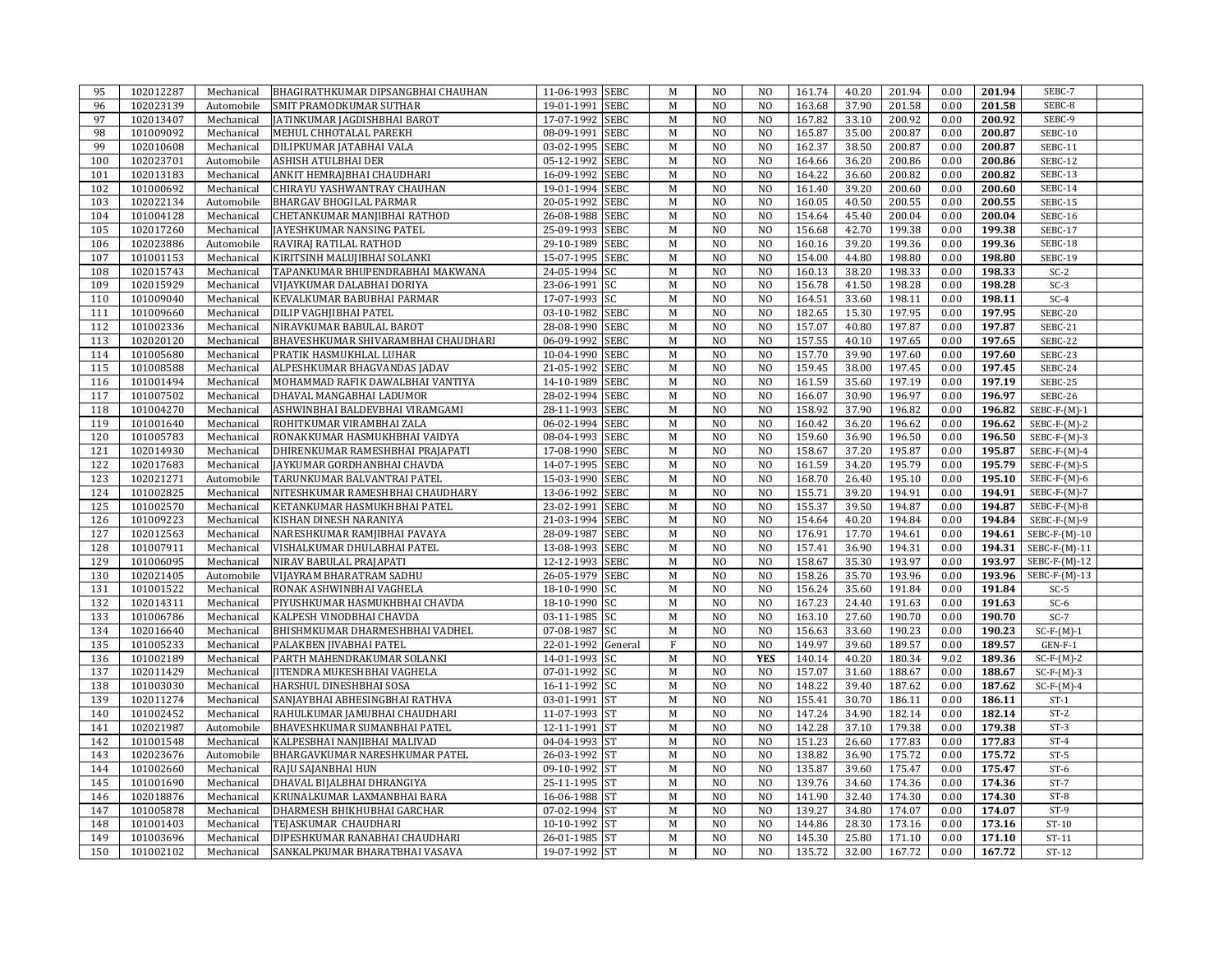| 151 | 102021311 | Automobile | KETANKUMAR GAMANLAL PATEL       | 31-05-1987 ST  |  | N <sub>O</sub> | N <sub>0</sub> | 129.83 | 37.80 | 167.63 | 0.00 | 167.63 | $ST-13$      |  |
|-----|-----------|------------|---------------------------------|----------------|--|----------------|----------------|--------|-------|--------|------|--------|--------------|--|
| 152 | 102010609 | Mechanical | KEYURKUMAR CHHITUBHAI PATEL     | 12-07-1988 ST  |  | N <sub>O</sub> | N <sub>0</sub> | 138.88 | 26.50 | 165.38 | 0.00 | 165.38 | $ST-14$      |  |
| 153 | 102011273 | Mechanical | PRITESHKUMAR GOPALBHAI VASAVA   | 20-02-1992 ST  |  | N <sub>O</sub> | N <sub>0</sub> | 126.48 | 38.20 | 164.68 | 0.00 | 164.68 | $ST-15$      |  |
| 154 | 101007999 | Mechanical | RAVINDRA KISHANBHAI PATEL       | 11-12-1993 IST |  | N <sub>O</sub> | N <sub>0</sub> | 133.53 | 30.30 | 163.83 | 0.00 | 163.83 | $ST-F-(M)-1$ |  |
| 155 | 101001439 | Mechanical | <b>SAVAN AMRUTBHAI PATEL</b>    | 31-08-1993 ST  |  | N <sub>0</sub> | N <sub>0</sub> | 133.68 | 29.50 | 163.18 | 0.00 | 163.18 | $ST-F-(M)-2$ |  |
| 156 | 101005056 | Mechanical | IAYESH TRIKAMBHAI VASAVA        | 30-12-1989 ST  |  | N <sub>O</sub> | N <sub>0</sub> | 125.80 | 34.90 | 160.70 | 0.00 | 160.70 | $ST-F-(M)-3$ |  |
| 157 | 101005402 | Mechanical | VINAYBHAI THAKORBHAI CHAUDHARY  | 08-05-1993 ST  |  | N <sub>O</sub> | N <sub>0</sub> | 123.71 | 35.90 | 159.61 | 0.00 | 159.61 | $ST-F-(M)-4$ |  |
| 158 | 101005079 | Mechanical | PRADIPKUMAR GULABBHAI KURKUTIYA | 08-02-1988 ST  |  | N <sub>0</sub> | N <sub>0</sub> | 120.64 | 38.80 | 159.44 | 0.00 | 159.44 | $ST-F-(M)-5$ |  |
| 159 | 102011824 | Mechanical | SHAILESHKUMAR HIMMATLAL BHABHOR | 13-04-1981 ST  |  | N <sub>0</sub> | N <sub>0</sub> | 112.86 | 45.10 | 157.96 | 0.00 | 157.96 | $ST-F-(M)-6$ |  |
| 160 | 102011186 | Mechanical | NIKHIL AMARABHAI HARAN          | 19-08-1991 ST  |  | N <sub>O</sub> | N <sub>0</sub> | 121.23 | 36.50 | 157.73 | 0.00 | 157.73 | $ST-F-(M)-7$ |  |

**Note :-**

 The mere success in the examination shall not confer any right to appointment and no candidate shall be appointed to the post unless the Government is satisfied, after such inquiries as

 As per provision of the Rule-16 of the Assistant Inspector of Motor Vehicle, Class III Competitive Examination Rules, 2012 the waiting list of about 50% of the total number of vacancies

 Candidates appeared in the Examination and desire to receive Marksheet of Examination, are requested to send their application along with requisite information and fees as mentioned in

 **The result is also available on Commission's website https://gpsc.gujarat.gov.in, gpsc-ojas.gujarat.gov.in , GPSC mobile application : GPSC (Official) and on Twitter :** 

**Place : Gandhinagar Joint Secretary Date: 16-02-2018 Gujarat Public Service Commission**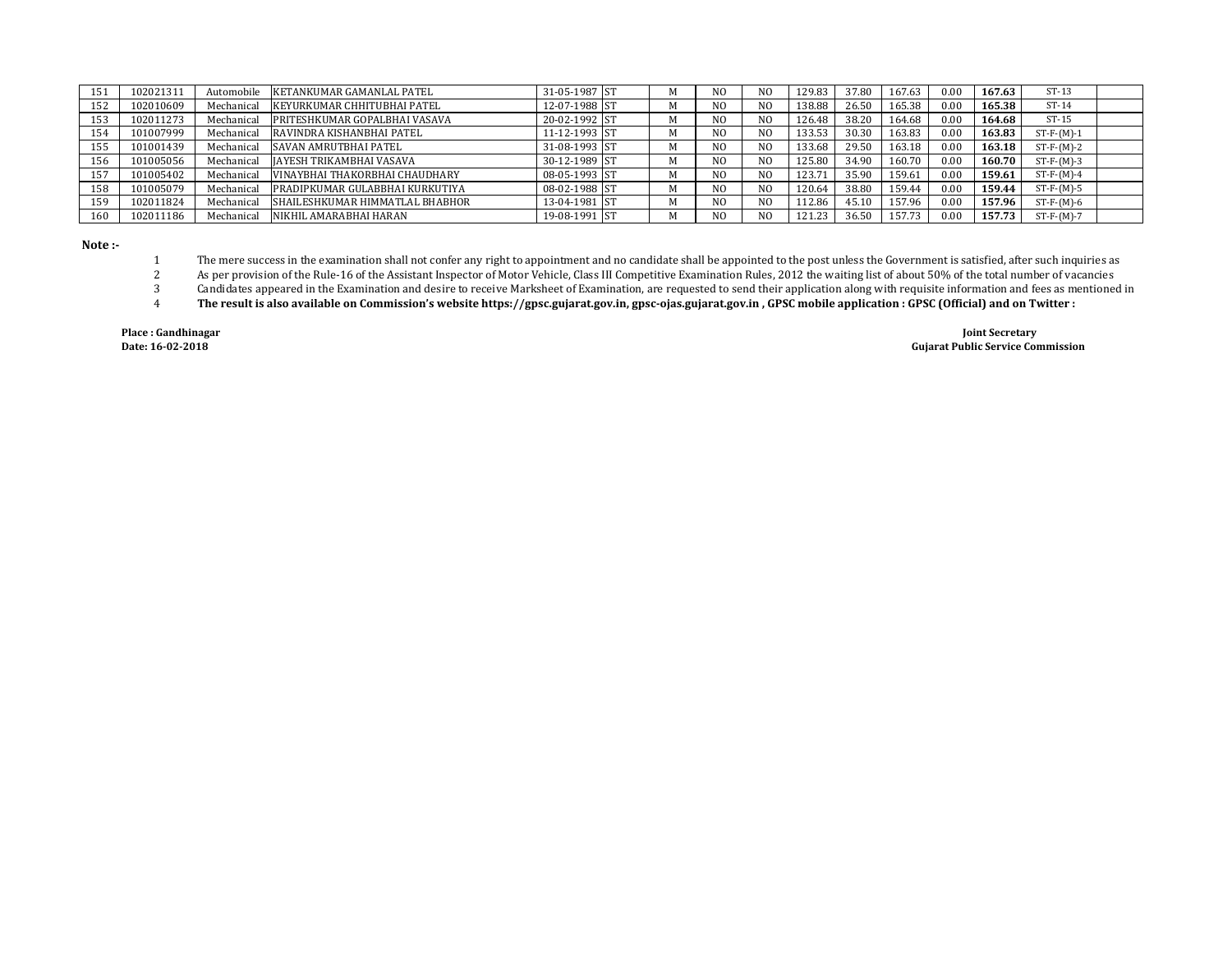### **ANNEXURE - I**

### **Part-II :- List of Candidates to be kept in Waiting List**

**(**Assistant Inspector of Motor Vehicle, Class-III, Advertisement No. 32/2016-17, Competitive Examination held on 24 December, 2016 )

| Sr. No.         | <b>Roll No</b> | Subject    | <b>Candidate's Name</b>                 | <b>Birth Date</b>  | Category | M/F | PH/<br>Widow/<br>Ex-ser<br><b>Status</b> | <b>Sports</b>  | <b>Scaled</b><br>Mark<br>$((A+B))$<br>$M = 65$ | <b>Marks</b><br>Obt.<br>(C) | <b>Total</b><br>Marks | <b>Sports</b><br><b>Bonus</b><br>Marks | Final<br>Marks | <b>Allotment</b> |
|-----------------|----------------|------------|-----------------------------------------|--------------------|----------|-----|------------------------------------------|----------------|------------------------------------------------|-----------------------------|-----------------------|----------------------------------------|----------------|------------------|
| $\mathbf{1}$    | 102013899      |            | Mechanical HITESHKUMAR DWARKABHAI PATEL | 16-02-1993 General |          | M   | N <sub>O</sub>                           | N <sub>O</sub> | 167.23                                         | 37.20                       | 204.43                | 0.00                                   | 204.43         | GEN-W-1          |
| 2               | 102018774      | Mechanical | SUNILKUMAR KANTILAL PATEL               | 17-11-1988 General |          | M   | N <sub>O</sub>                           | N <sub>O</sub> | 167.77                                         | 36.60                       | 204.37                | 0.00                                   | 204.37         | $GEN-W-2$        |
| 3               | 101001473      | Mechanical | RUSHI GORDHANBHAI PETHANI               | 17-10-1993 General |          | M   | N <sub>O</sub>                           | N <sub>O</sub> | 165.04                                         | 39.20                       | 204.24                | 0.00                                   | 204.24         | GEN-W-3          |
| $\overline{4}$  | 101009301      | Mechanical | <b>JIGNESHKUMAR RAMANBHAI PATEL</b>     | 13-04-1992         | General  | M   | N <sub>O</sub>                           | N <sub>O</sub> | 168.84                                         | 35.30                       | 204.14                | 0.00                                   | 204.14         | GEN-W-4          |
| 5               | 102012837      | Mechanical | NIRMAL RAMANLAL PATEL                   | 25-03-1994         | General  | M   | N <sub>O</sub>                           | N <sub>O</sub> | 166.21                                         | 37.90                       | 204.11                | 0.00                                   | 204.11         | GEN-W-5          |
| 6               | 102014953      | Mechanical | KAUSHALKUMAR VISHNUBHAI PATEL           | 03-09-1991         | General  | M   | N <sub>O</sub>                           | N <sub>O</sub> | 164.12                                         | 39.50                       | 203.62                | 0.00                                   | 203.62         | GEN-W-6          |
| $7\overline{ }$ | 102018493      | Mechanical | PRAJESHKUMAR BHAILAL SURANI             | 03-03-1991         | General  | M   | N <sub>O</sub>                           | N <sub>O</sub> | 164.31                                         | 39.20                       | 203.51                | 0.00                                   | 203.51         | GEN-W-7          |
| 8               | 101005859      | Mechanical | SANJAYKUMAR BABUBHAI VAGHASIYA          | 01-08-1992         | General  | M   | N <sub>O</sub>                           | N <sub>O</sub> | 166.21                                         | 37.00                       | 203.21                | 0.00                                   | 203.21         | GEN-W-8          |
| 9               | 101004604      | Mechanical | VIPULBHAI BHAGVANBHAI PATEL             | 21-06-1990 General |          | M   | N <sub>O</sub>                           | N <sub>O</sub> | 162.86                                         | 40.20                       | 203.06                | 0.00                                   | 203.06         | GEN-W-9          |
| 10              | 101005427      |            | Mechanical NITINBHAI MADHUBHAI GOTHI    | 01-03-1991         | General  | M   | N <sub>O</sub>                           | N <sub>O</sub> | 169.76                                         | 32.70                       | 202.46                | 0.00                                   | 202.46         | <b>GEN-W-10</b>  |
| 11              | 102022346      | Automobile | ROYALKUMAR JAGDISHBHAI PATEL            | 26-01-1992         | General  | M   | N <sub>O</sub>                           | N <sub>O</sub> | 167.03                                         | 35.20                       | 202.23                | 0.00                                   | 202.23         | GEN-W-11         |
| 12              | 102018068      | Mechanical | NIKUNJKUMAR SURESHBHAI PATEL            | 24-08-1993         | General  | M   | N <sub>O</sub>                           | N <sub>O</sub> | 162.42                                         | 39.60                       | 202.02                | 0.00                                   | 202.02         | GEN-W-12         |
| 13              | 101004981      |            | Mechanical MAULIK KISHORBHAI BHALODIYA  | 29-11-1991         | General  | M   | N <sub>O</sub>                           | N <sub>O</sub> | 161.79                                         | 40.20                       | 201.99                | 0.00                                   | 201.99         | GEN-W-13         |
| 14              | 101006313      | Mechanical | DHAVALKUMAR DINESHBHAI PATEL            | 15-12-1993         | General  | M   | N <sub>O</sub>                           | N <sub>O</sub> | 162.37                                         | 39.50                       | 201.87                | 0.00                                   | 201.87         | GEN-W-14         |
| 15              | 101004949      | Mechanical | AKSHAYKUMAR AMRUTBHAI PATEL             | 28-08-1994         | General  | M   | N <sub>O</sub>                           | N <sub>O</sub> | 159.40                                         | 42.40                       | 201.80                | 0.00                                   | 201.80         | GEN-W-15         |
| 16              | 101010146      | Mechanical | VIRALKUMAR SUNILBHAI PATEL              | 20-02-1994         | General  | M   | N <sub>O</sub>                           | N <sub>O</sub> | 169.18                                         | 32.60                       | 201.78                | 0.00                                   | 201.78         | GEN-W-16         |
| 17              | 101005654      |            | Mechanical SAHDEVSHIH BHARATSHIH JADEJA | 29-09-1993         | General  | M   | N <sub>O</sub>                           | N <sub>O</sub> | 160.96                                         | 40.80                       | 201.76                | 0.00                                   | 201.76         | GEN-W-17         |
| 18              | 102014943      | Mechanical | MONANKKUMAR RAJESHBHAI UPADHYAY         | 12-07-1994         | General  | M   | N <sub>O</sub>                           | N <sub>O</sub> | 164.41                                         | 37.30                       | 201.71                | 0.00                                   | 201.71         | <b>GEN-W-18</b>  |
| 19              | 102022891      | Automobile | PRATIKKUMAR MAHENDRASINH VAGHELA        | 05-07-1995         | General  | M   | N <sub>O</sub>                           | N <sub>O</sub> | 162.70                                         | 38.80                       | 201.50                | 0.00                                   | 201.50         | GEN-W-19         |
| 20              | 101003469      | Mechanical | JAYRAJSINH TEMUBHA GOHIL                | 30-03-1992         | General  | M   | N <sub>O</sub>                           | N <sub>O</sub> | 160.62                                         | 40.80                       | 201.42                | 0.00                                   | 201.42         | <b>GEN-W-20</b>  |
| 21              | 102020865      | Mechanical | NIRAJKUMAR VINODBHAI PATEL              | 15-12-1990         | General  | M   | N <sub>O</sub>                           | N <sub>O</sub> | 162.61                                         | 38.80                       | 201.41                | 0.00                                   | 201.41         | GEN-W-21         |
| 22              | 101006752      | Mechanical | NIKHILKUMAR RAMESHBHAI PATEL            | 22-09-1993         | General  | M   | N <sub>O</sub>                           | N <sub>O</sub> | 163.05                                         | 38.30                       | 201.35                | 0.00                                   | 201.35         | <b>GEN-W-22</b>  |
| 23              | 101001936      | Mechanical | RAJAN MANGALSINH RATHOD                 | 03-03-1991         | General  | M   | N <sub>O</sub>                           | N <sub>O</sub> | 169.03                                         | 32.30                       | 201.33                | 0.00                                   | 201.33         | <b>GEN-W-23</b>  |
| 24              | 101006659      |            | Mechanical RAVIKUMAR KANAIYALAL PATE    | 23-12-1989         | General  | M   | N <sub>O</sub>                           | N <sub>O</sub> | 170.73                                         | 30.50                       | 201.23                | 0.00                                   | 201.23         | <b>GEN-W-24</b>  |
| 25              | 102020084      | Mechanical | MAYANKKUMAR PRAVINBHAI PATEL            | 15-09-1993         | General  | M   | N <sub>O</sub>                           | N <sub>O</sub> | 167.48                                         | 33.40                       | 200.88                | 0.00                                   | 200.88         | <b>GEN-W-25</b>  |
| 26              | 101003393      | Mechanical | MOHIT RAJENDRAKUMAR KOTADIYA            | 28-08-1992         | General  | M   | N <sub>O</sub>                           | N <sub>O</sub> | 164.95                                         | 35.90                       | 200.85                | 0.00                                   | 200.85         | <b>GEN-W-26</b>  |
| 27              | 101000918      | Mechanical | <b>BHAVIKKUMAR RAMESHBHAI PATEL</b>     | 15-10-1991         | General  | M   | N <sub>O</sub>                           | N <sub>O</sub> | 171.32                                         | 29.30                       | 200.62                | 0.00                                   | 200.62         | GEN-W-27         |
| 28              | 102023010      |            | Automobile PARASKUMAR CHIMANLAL SUREJA  | 25-12-1994         | General  | M   | N <sub>0</sub>                           | N <sub>O</sub> | 165.47                                         | 34.60                       | 200.07                | 0.00                                   | 200.07         | <b>GEN-W-28</b>  |
| 29              | 102011043      | Mechanical | ANILKUMAR VINODBHAI GIANANI             | 18-09-1989         | General  | M   | N <sub>O</sub>                           | N <sub>O</sub> | 166.94                                         | 32.60                       | 199.54                | 0.00                                   | 199.54         | <b>GEN-W-29</b>  |
| 30              | 102023780      | Automobile | DIP RAJENDRAKUMAR PATEL                 | 15-12-1991         | General  | M   | N <sub>O</sub>                           | N <sub>O</sub> | 161.03                                         | 38.50                       | 199.53                | 0.00                                   | 199.53         | <b>GEN-W-30</b>  |
| 31              | 101005820      | Mechanical | JIGNESHKUMAR SAVJIBHAI VASOYA           | 17-10-1991         | General  | M   | N <sub>O</sub>                           | N <sub>O</sub> | 159.26                                         | 40.20                       | 199.46                | 0.00                                   | 199.46         | GEN-W-31         |
| 32              | 101002108      |            | Mechanical SHAKTISINH SAHENDRASINH ZALA | 25-09-1996 General |          | M   | N <sub>O</sub>                           | N <sub>O</sub> | 158.24                                         | 40.50                       | 198.74                | 0.00                                   | 198.74         | GEN-W-32         |
| 33              | 101001182      | Mechanical | GOVINDBHAI BHIKHABHAI GAMBHAVA          | 01-07-1990 General |          | M   | N <sub>O</sub>                           | N <sub>O</sub> | 159.21                                         | 39.50                       | 198.71                | 0.00                                   | 198.71         | GEN-W-33         |
| 34              | 102013885      | Mechanical | MILANKUMAR ATULBHAI VAGHANI             | 18-07-1992         | General  | M   | N <sub>O</sub>                           | N <sub>O</sub> | 165.29                                         | 33.30                       | 198.59                | 0.00                                   | 198.59         | <b>GEN-W-34</b>  |
| 35              | 101010200      | Mechanical | SHIVANG ISHWARBHAI PATEL                | 14-08-1992         | General  | M   | N <sub>O</sub>                           | N <sub>O</sub> | 165.38                                         | 33.10                       | 198.48                | 0.00                                   | 198.48         | GEN-W-35         |
| 36              | 101007575      | Mechanical | JATINKUMAR ASHOKBHAI DHAMELIYA          | 06-04-1992         | General  | M   | N <sub>O</sub>                           | N <sub>O</sub> | 164.75                                         | 33.70                       | 198.45                | 0.00                                   | 198.45         | GEN-W-36         |
| 37              | 101001540      | Mechanical | NAITIKKUMAR JAYANTIBHAI PATEL           | 19-04-1992         | General  | M   | N <sub>O</sub>                           | N <sub>O</sub> | 169.91                                         | 28.30                       | 198.21                | 0.00                                   | 198.21         | GEN-W-37         |
| 38              | 101004216      | Mechanical | JAYKUMAR NARSINHBHAI SONI               | 13-05-1993         | General  | M   | N <sub>O</sub>                           | N <sub>O</sub> | 158.28                                         | 39.90                       | 198.18                | 0.00                                   | 198.18         | <b>GEN-W-38</b>  |
| 39              | 102016295      |            | Mechanical URVESH RASULBHAI MATHAKIYA   | 25-03-1990 General |          | M   | N <sub>O</sub>                           | N <sub>O</sub> | 159.55                                         | 38.50                       | 198.05                | 0.00                                   | 198.05         | GEN-W-39         |